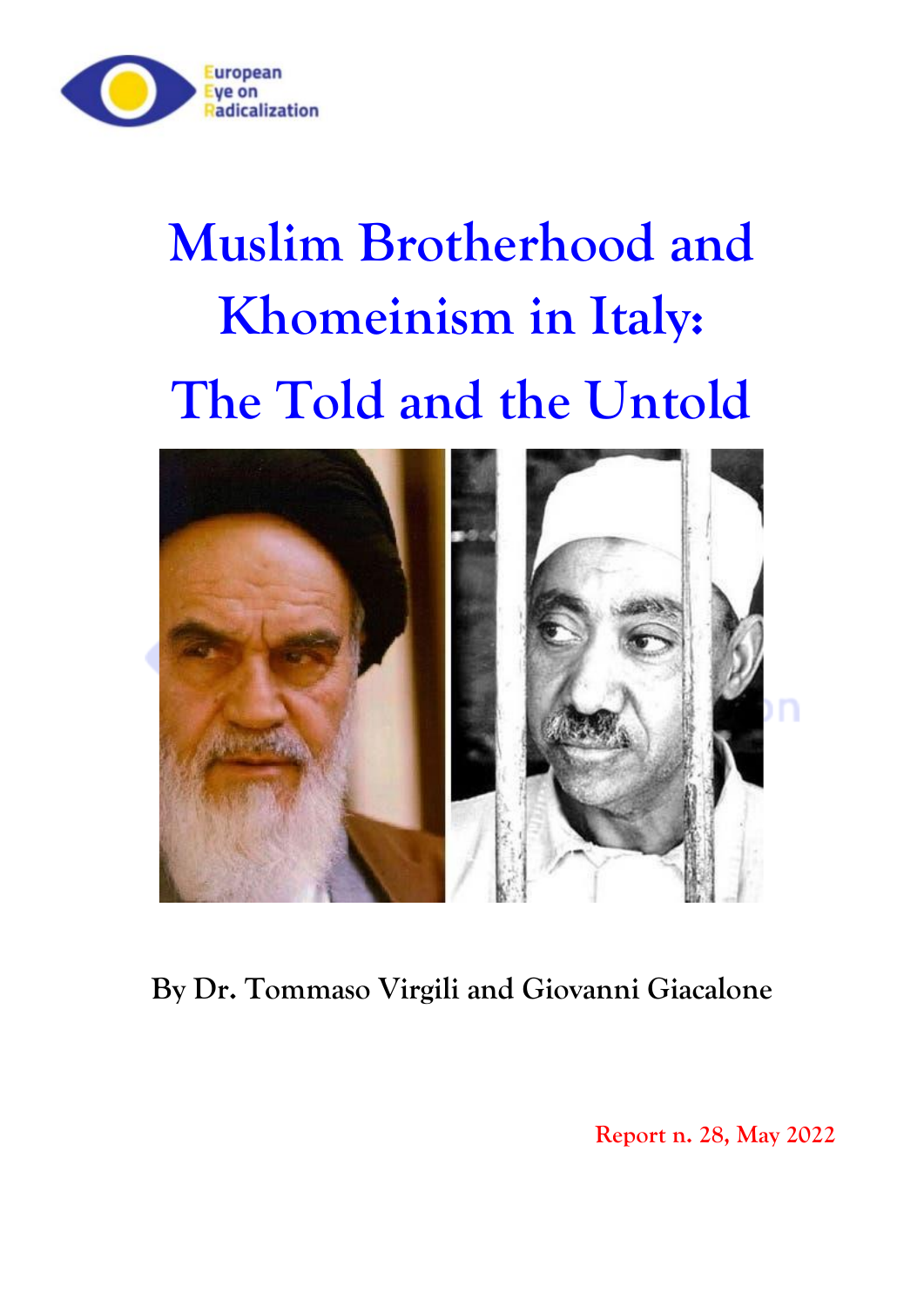# **Muslim Brotherhood and Khomeinism in Italy: The Told and the Untold**

#### **About the authors:**

**Dr. Tommaso Virgili** is a Postdoctoral Research Fellow at the WZB Berlin Social Science Center, where he works on Islamism and liberal Islam, and a Research Associate at the Wilfried Martens Centre for European Studies in Brussels. Radicalization

**Giovanni Giacalone** is a senior analyst for the Italian Team for Security, Terroristic Issues and Managing Emergencies/Catholic University of Milan and for the UK think-tank Islamic Theology of Counter-Terrorism.

**Cover image credit**: 'Why Sayed Qutb inspired Iran's Khomeini and Khamenei', *[Al-Arabiya](https://english.alarabiya.net/features/2018/09/03/Why-Sayed-Qutb-inspired-Iran-s-Khomeini-and-Khamenei) English*, 3 September 2018.

**European Eye on Radicalization**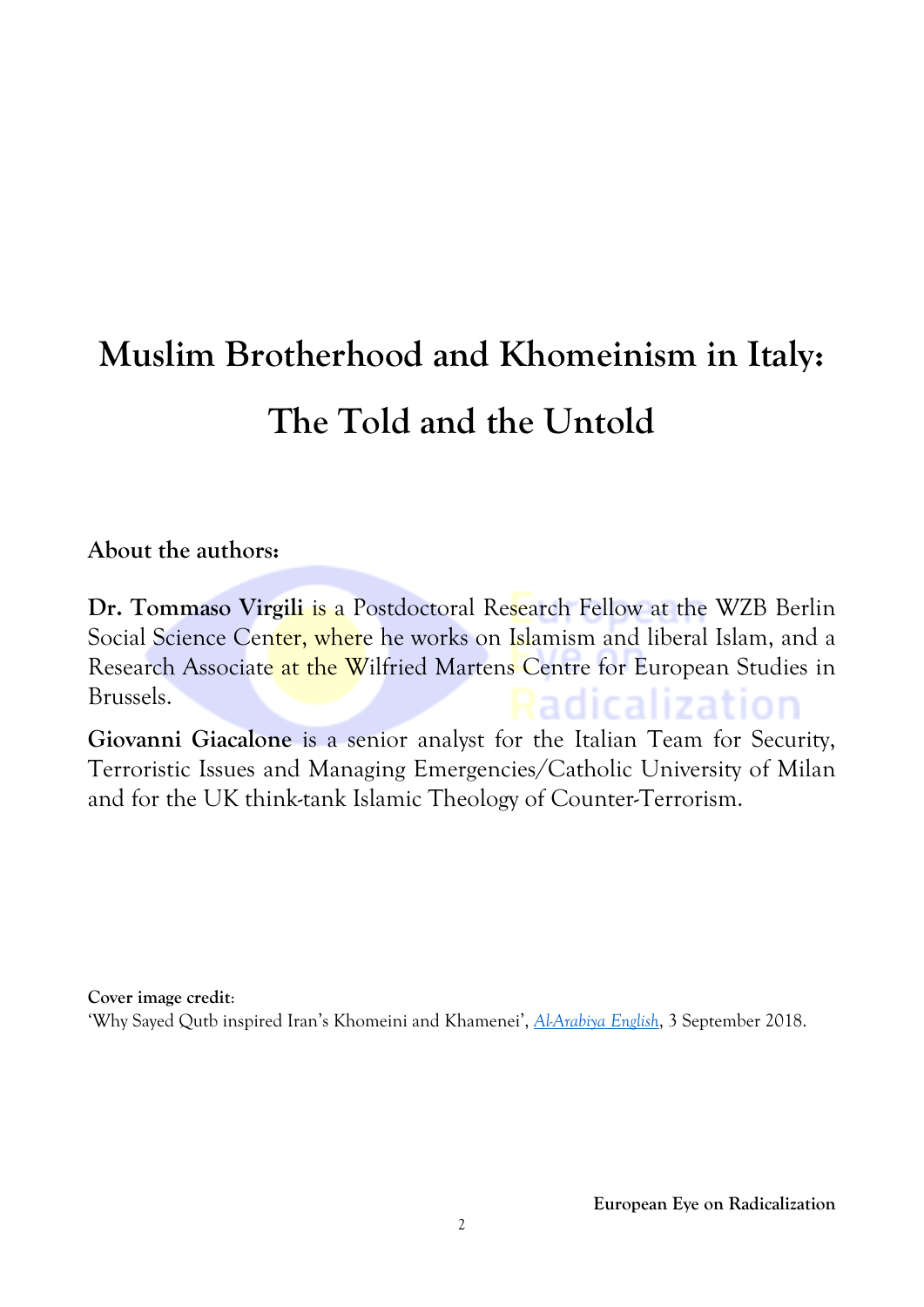# **Contents**

#### *Page Number*

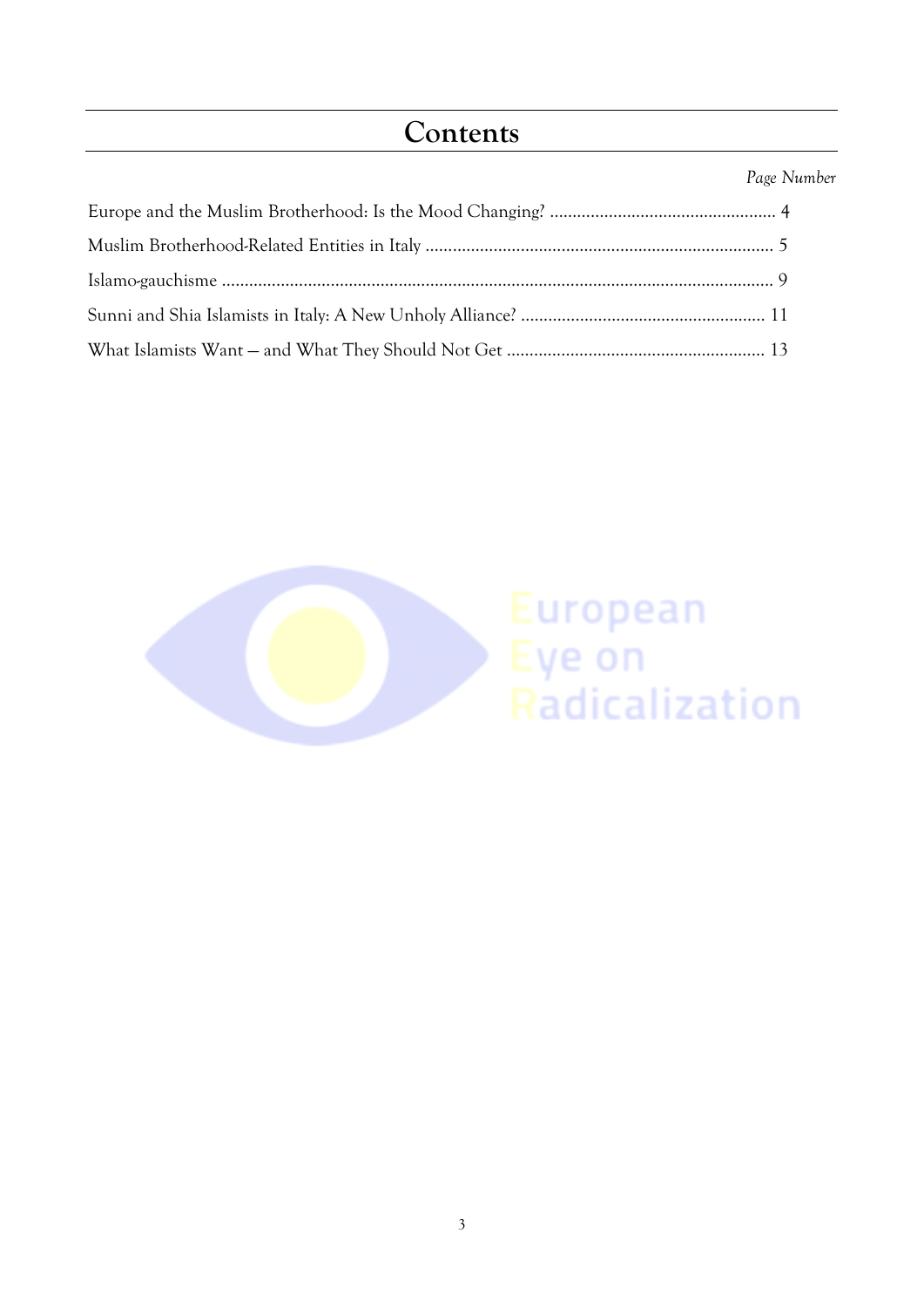#### **Europe and the Muslim Brotherhood: Is the Mood Changing?**

On 10 February 2022, the European Commission, replying to a Parliamentary question, admitted to financing entities that can be traced back to the network of *al-Ikhwan al-Muslimeen*, the Muslim Brotherhood (MB).<sup>1</sup> This was far from a first for the European Union (EU), which has a long record of support to MB-linked institutions. Among those, we find Islamic Relief, the Forum of Muslim Youth and Student Organizations (FEMYSO), the Collective Against Islamophobia in France (*Collectif Contre l'Islamophobie en France* or CCIF, dissolved by French authorities in connection with the murder of schoolteacher Samuel Paty in late 2020), the Islamic University of Gaza, the Lokahi Foundation, the Muslim Association of Ireland and even SETA, a think tank in Turkey connected to the ruling Justice and Development (AKP) party, which publishes a yearly *Islamophobia Report* — de facto, an MB tool to bash all criticism of the *Ikhwan* and their sympathizers. <sup>2</sup> Certainly, the Commission is in good company with national states in its support to MB entities.

As of late, however, the winds seem to have started changing. Since the beginning of the legislature in 2019, the European Parliament has grilled the Commission with dozens of questions on its support to the MB. <sup>3</sup> At the national level, too, the MB product is starting to sell less well.

To take just the most recent occurrences: in November 2021, a scandal erupted due to a joint EU-Council of Europe campaign promoting the hijab as an "instrument of freedom"; 4 the campaign saw, once again, the involvement of FEMYSO,<sup>5</sup> and it led France to address a formal protest to the Council of Europe.<sup>6</sup> In October 2021, the Austrian Ministry of Integration organized the "Vienna Forum on Countering Segregation and Extremism in Integration" – a high-profile gathering on political Islam that brought together ministers and experts on Islamism from several European countries.<sup>7</sup>

These episodes are in line with a wider recent tendency in Europe to recognize the dangers of nonviolent Islamism: despite inconsistencies — it is not uncommon to see a state body or department cooperate with entities that another body or department warns against — many European countries have by now produced intelligence reports that unequivocally present the Muslim Brotherhood and its offshoots in the West as a threat to liberal democratic values.<sup>8</sup>

What about Italy?

<sup>1</sup> 'Parliamentary Questions', European Parliament, 10 February 2022, https://www.europarl.europa.eu/doceo/document/E-9-2021- 004897-ASW\_EN.html

<sup>2</sup> Paul Stott and Tommaso Virgili, *Network of Networks: The Muslim Brotherhood in Europe* (European Conservatives and Reformists Group at the European Parliament, 2021), chap. 5, https://ecrgroup.eu/files/MuslimBrotherhood.pdf.

<sup>&</sup>lt;sup>3</sup> All publicly available at https://www.europarl.europa.eu/plenary/en/parliamentary-questions.html

<sup>4</sup> Mayeul Aldebert and John Timsit, '«La liberté dans le hijab» : une campagne de communication du Conseil de l'Europe fait polémique', Le Figaro, 11 February 2021, https://www.lefigaro.fr/actualite-france/la-liberte-dans-le-hijab-une-campagne-decommunication-du-conseil-de-l-europe-fait-polemique-20211102.

<sup>5</sup> Hadrien Brachet and Jean-Loup Adenor, 'Derrière la campagne pro-voile du Conseil de l'Europe, la galaxie des frères musulmans', 11 March 100AD, https://www.marianne.net/societe/laicite-et-religions/derriere-la-campagne-pro-voile-du-conseil-de-leurope-la-galaxie-desfreres-musulmans.

<sup>6</sup> Aldebert and Timsit, '«La liberté dans le hijab»'.

<sup>7</sup> 'Große Konferenz Zu Politischem Islam in Wiener Innenstadt', Vienna.at, 21 October 2021, https://www.vienna.at/grosse-konferenzzu-politischem-islam-in-wiener-innenstadt/7165066.

<sup>8</sup> Stott and Virgili, *Network of Networks: The Muslim Brotherhood in Europe*, chap. 4.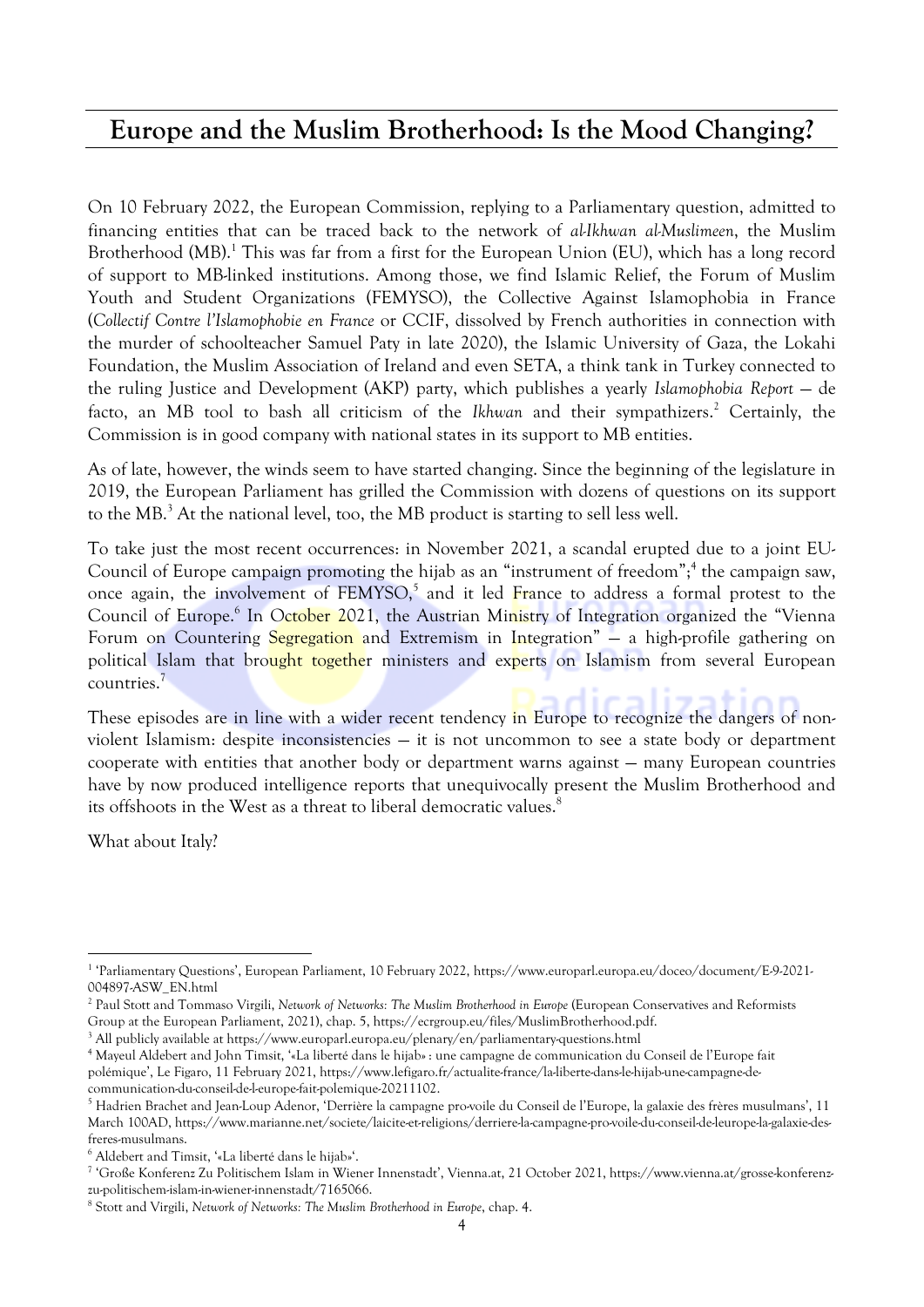# **Muslim Brotherhood-Related Entities in Italy**

While the scholarly and institutional debate on Islamism seems rather less advanced in Italy than in other European countries, this is certainly not due to the lack of material for discussion. The Islamist area that can be related to the *Ikhwan* has been present in the Italic Peninsula since the early 1970s, when Middle Eastern university students in Perugia — a number of whom were affiliates and sympathizers of the Muslim Brotherhood – formed the Union of Muslim Students in Italy (USMI).<sup>9</sup>

The ideological posture of USMI emerged clearly from its first publications, where it translated the writings of MB ideologue Sayyid Qutb and his Subcontinental counterpart, Abu A'la al-Mawdudi, whose influence over the Islamist movement is often neglected in Western analysis.<sup>10</sup> USMI "clearly aimed to strengthen the Islamic identity among the students or to promote a re-Islamization that included a political awareness based on radical Islamic ideology".<sup>11</sup> As explained by Prof. Paolo Branca of Milan's Catholic University, these publications unequivocally denounced the association's ideology.<sup>12</sup>

USMI's posture reflected a wider geopolitical context: in those years Islamist movements were strongly opposing Middle Eastern governments, and Middle Eastern students in Italy were reproducing the political and religious dynamics underway in their Arab countries of origin.<sup>13</sup>

Two decades later, these students, mainly Syrians, Jordanians, and Palestinians, became the major representatives of a new organization, born in 1990, known as the Union of Islamic Communities and Organizations in Italy (*Unione delle Comunità Islamiche d'Italia* or UCOII). <sup>14</sup> A member of the Council of European Muslims (CEM), formerly known as the Federation of Islamic Organizations in Europe (FIOE), UCOII is now "the flagship public organization of the Brotherhood milieu in Italy".<sup>15</sup>

Such a premise is important to understand the ambiguous nature of UCOII: on the one hand, the organization is very active on the political and societal scene – as it attempts to become the main, if not the only, interlocutor of the Italian institutions — and on the other hand, it constantly generates controversies due to its connections with the Muslim Brotherhood (vainly denied<sup>16</sup>) and because of its problematic stances on sensitive issues.

For instance, in 2006, UCOII published a series of articles in different Italian newspapers where the Israeli bombing of Gaza was compared to the Nazi massacre of nearly 800 Italian civilians at Marzabotto in 1944, generating heavy protests within the Italian political arena, from some in the

<sup>9</sup> Lorenzo Vidino, 'Islam, Islamism, and Jihadism in Italy', *Hudson Institute*, 4 August 2008, http://www.hudson.org/research/9813 islam-islamism-and-jihadism-in-italy.

<sup>10</sup> Oved Lobel, 'The Graveyard of Empires: The Causes and Consequences of American Withdrawal from Afghanistan', *European Eye on Radicalization*, 4 August 2021, https://eeradicalization.com/afghanistan-report-three-jihads-us-withdrawal-and-delusions-oved-lobel/ <sup>11</sup> Andrea Pacini, 'I Musulmani in Italia' (University of Padua, 2001), 10, http://www.cestim.it/argomenti/02islam/02islam-relazione-

pacini.pdf. Own translation from Italian.

 $12$  As quoted by P. Branca, "L'Islam in Italia. Appartenenze religiose plurali e strategie diversificate" in "L'Islam trasmesso: pubblicazioni musulmane in Italia", Turin conference, 2 and 3 December 2004; http://www.radioradicale.it/scheda/163732/lislam-in-italiaappartenenze-religiose-plurali-e-strategie-diversificate

<sup>13</sup> Pacini, 'I Musulmani in Italia', 10.

<sup>14</sup> Vidino, 'Islam, Islamism, and Jihadism in Italy'.

<sup>15</sup> Lorenzo Vidino and Sergio Altuna, *The Muslim Brotherhood's Pan-European Structure* (Austrian Fund for the Documentation of Religiously Motivated Extremism (Documentation Centre Political Islam), 2021), 153, https://www.dokumentationsstelle.at/wpcontent/uploads/2021/10/Report\_EU\_Strukturen\_final.pdf.

<sup>&</sup>lt;sup>16</sup> 'Usa: Piccardo (Ucoii), Mai Fatto Parte Dei Fratelli Musulmani', Adnkronos, 20 September 2011,

http://www1.adnkronos.com/Archivio/AdnAgenzia/2001/09/20/Cronaca/USA-PICCARDO-UCOII-MAI-FATTO-PARTE-DI-FRATELLI-MUSULMANI\_162200.php.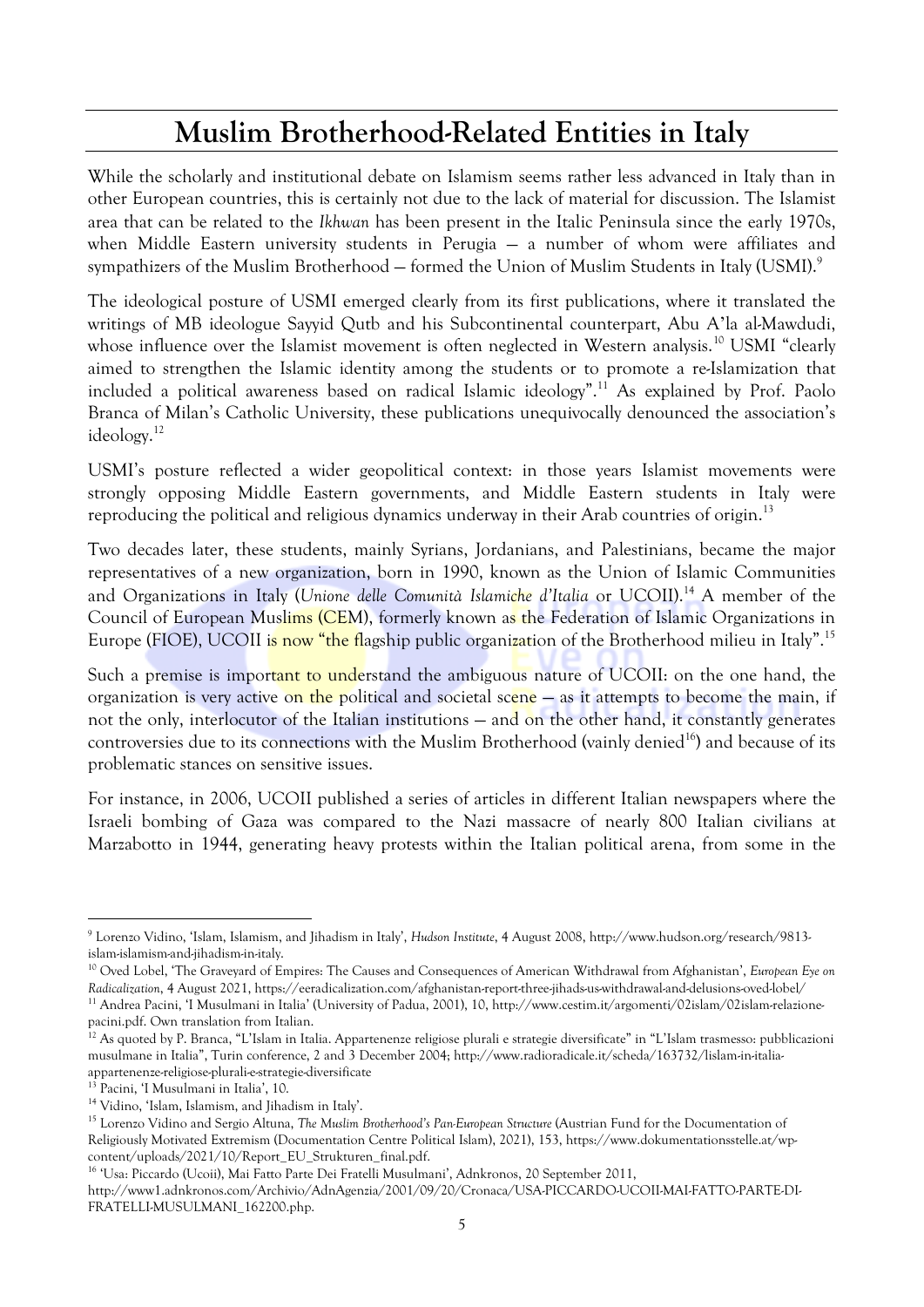media, and from the Jewish community.<sup>17</sup> Those responsible for the campaign were Nour Dachan (*v.* infra) and alleged<sup>18</sup> UCOII co-founder Roberto Hamza Piccardo. The latter has raised numerous other controversies: he has endorsed polygamy,<sup>19</sup> claimed that Israel has no right to exist,<sup>20</sup> praised radical preachers,<sup>21</sup> and most recently called the Taliban "partners in faith" victorious against "Western colonizers" and their Afghan collaborators.<sup>22</sup>

In 2013, at the time of the overthrow of Egypt's Muslim Brotherhood president Mohamed Morsi, some members of the youth section of UCOII, the Young Muslims of Italy (*Giovani Musulmani d'Italia* or GMI), became active in support of the ousted Islamist government. Among those was Ahmed Abdel Aziz, at the time vice-president of GMI and coordinator and founder of the Committee for Freedom and Democracy in Egypt. Ahmed and his brother Omar were pictured with Egyptian MB member Salah Sultan inside the headquarter of the Islamic Alliance of Italy (*Alleanza Islamica d'Italia* or AII). Omar Abdel Aziz was also photographed in the Rabaa al-Adawiyya square in Cairo in July 2013 next to Salah Sultan and even used that picture as cover photo on his Facebook account.

Alleanza Islamica, too, is a member of CEM, and it is also blacklisted as a terrorist group by the United Arab Emirates.<sup>23</sup> Lorenzo Vidino defines it "the inner core of the Brotherhood milieu in Italy". <sup>24</sup> The association's headquarters is in Viale Monza 50, in Milan, which has hosted GMI and the Coordination of Islamic Associations in Milan (*Coordinamento Associazioni Islamiche Milanesi* or CAIM), at the time directed by Davide Piccardo, the son of Roberto Hamza Piccardo. Davide constantly took positions in favour of Mohamed Morsi and Turkish president Recep Tayyip Erdogan, with various comments on Facebook and photographs taken at rallies.<sup>25</sup>

Another former member of the directive board of CAIM and Islamic Relief Italia, Moroccan citizen Yassine Baradai, is today the national secretary of UCOII. In August 2020, Baradai claimed that Christianity and Judaism are "heresies" which "manipulate the original message of the prophets", and that "Islam came on earth to correct the mistakes made in the earlier Holy Scriptures (Torah and the Gospels)." 26 Radicalization

<sup>17</sup> Virginia Piccolillo, '«Gaza come Marzabotto». Bufera sull'Ucoii', Corriere della Sera, 20 agosto 2006,

https://www.corriere.it/Primo\_Piano/Politica/2006/08\_Agosto/20/piccolillo.shtml. Carmelo Lopapa, 'Ucoii, Inserzione a Pagamento Sui Giornali "Stragi Israeliane Come Quelle Naziste"', La Repubblica, 20 agosto 2006,

https://www.repubblica.it/2006/08/sezioni/esteri/medio-oriente-16/ucoii/ucoii.html.

<sup>&</sup>lt;sup>18</sup> He only joined later according to UCOII representative Izzedin Elzir and former member Yassine Baradai. Personal communications. 19 'Poligamia, Piccardo (Ucoii): "E' un diritto civile". Salvini: "Vai a casa tua"', Il Fatto Quotidiano, 8 June 2016,

http://www.ilfattoquotidiano.it/2016/08/06/poligamia-piccardo-ucoii-e-un-diritto-civile-non-condivido-le-relazioni-gay-eppure-sonolecite/2960482/.

<sup>20</sup> Hamza Roberto Piccardo, Piccardo: se non è moderato non è islam, interview by Stefano Lorenzetti, Panorama, 22 September 2005, https://www.informazionecorretta.com/main.php?mediaId=14&sez=120&id=14226&print=preview.

 $21$  Ibid.

<sup>22</sup> Hamza Roberto Piccardo, 'Il ritorno dei Talebani: contro i popoli non si vince', La Luce, 15 August 2021,

https://www.laluce.news/2021/08/15/il-ritorno-dei-talebani-contro-i-popoli-non-si-vince/.

<sup>23</sup> 'UAE Blacklists 82 Groups as "Terrorist"', Al Arabiya, 15 November 2014, https://english.alarabiya.net/News/middleeast/2014/11/15/UAE-formally-blacklists-82-groups-as-terrorist-.

<sup>24</sup> Vidino and Altuna, *The Muslim Brotherhood's Pan-European Structure*, 153.

<sup>&</sup>lt;sup>25</sup> Screenshots and pictures in the authors' possession.

<sup>26</sup> Bepi Pezzulli, 'The Muslim Brotherhood Covets a Presence in Italy', *Times of Israel*, accessed 18 March 2022,

https://blogs.timesofisrael.com/the-muslim-brotherhood-covets-a-presence-in-italy/. Giovanni Giacalone, 'Le accuse del leader islamico: cristiani ed ebrei sono "eretici"', *Il Giornale*, 31 August 2020, https://www.ilgiornale.it/news/cronache/segretario-ucoii-ebraismo-ecristianesimo-storpiature-ed-1886534.html. Valentina Colombo, 'A Mosque for Everyone? Only for the Muslim Brotherhood', *European Foundation for Democracy* (blog), 18 December 2014, https://www.europeandemocracy.eu/news/a-mosque-for-everyone-only-for-themuslim-brotherhood/.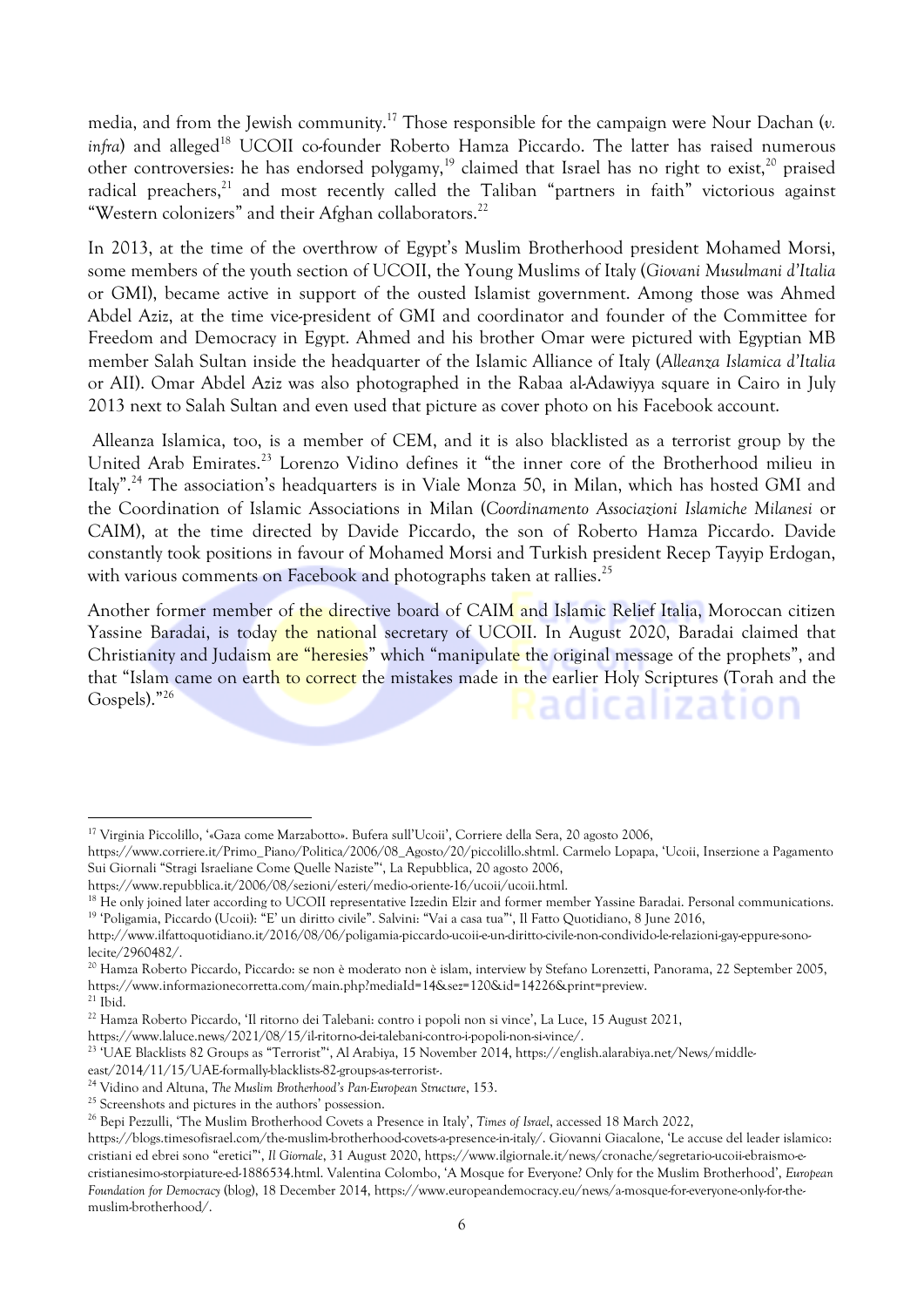The Imam of the Great Mosque in Rome, Abdellah Redouane, strongly criticized Baradai's statements.<sup>27</sup> Just two months before, in June 2020, Redouane had publicly denounced UCOII on Facebook, defining its former president (and current president emeritus), Syrian doctor Mohamed Nour Dachan, as "the founder of the Muslim Brotherhood in Italy". Redouane also accused UCOII of attacking those Islamic groups that do not want to be under the rule of the Muslim Brotherhood, and he confuted UCOII's claims of being the voice of majoritarian Islam in Italy.<sup>28</sup>

This was a serious blow to UCOII for two reasons. Firstly, because it came from a very important institutional authority within Islam. As a matter of fact, the Great Mosque of Rome is the only Islamic centre recognized as a religious entity by the Italian institutions; its board of directors is mainly composed of ambassadors from Sunni Muslim countries to Italy or the Vatican.<sup>29</sup> Secondly, because it was the first time that a very influential voice within organized Islam publicly connected UCOII to the Muslim Brotherhood, denouncing its modus operandi and even naming specific highranking members.

These were neither the first nor the most serious "slip-ups" that involved UCOII and its galaxy. On various occasions, its leaders have issued invitations to radical preachers such as Wagdy Ghoneim<sup>30</sup> (better known for his praise of jihad,<sup>31</sup> his antisemitic<sup>32</sup> and anti-Christian rants,<sup>33</sup> and his praise of female genital mutilation<sup>34</sup>); Riyad al-Bustanji<sup>35</sup> (who brought his daughter to Gaza to "learn jihad and martyrdom<sup>"36</sup>); Tareq al-Suwaidan<sup>37</sup> (blacklisted from the Schengen space due to his viciously antisemitic statements<sup>38</sup>); and Aid al-Qarni<sup>39</sup> (whose views include: "Allah will destroy the Jews and their helpers from among the Christians and the Communists, and He will turn them into the Muslims' spoils" and, "Throats must be slit and skulls must be shattered. This is the path to victory, to *shahada,* and to sacrifice." <sup>40</sup>).

- <sup>28</sup> Giovanni Giacalone, 'La Grande Moschea di Roma all'Ucoii: "Siete Fratelli Musulmani"', *Il Giornale*, 6 December 2020, https://www.ilgiornale.it/news/cronache/grande-moschea-roma-allucoii-siete-fratelli-musulmani-1869880.html. Pezzulli, 'The Muslim
- Brotherhood Covets a Presence in Italy'.  $^{29}$  A. Pacini, "I musulmani in Italia", Report held at the Faculty of Political Sciences of the University of Padua in the context of seminar on Islam in Europe and in the world, organized by GRIM (Research Group on Islam e

<sup>27</sup> 'Volano stracci islamici. "Cristiani eretici", il discorso choc che fa litigare i musulmani italiani', *Il Tempo*, 1 September 2020, https://www.iltempo.it/attualita/2020/09/01/news/islam-cristianesimo-eresia-frasi-choc-yassine-baradai-ucoii-replica-abdellahredouane-grande-moschea-roma-24384670/.

modernity), 29 January 2001, p.12

<sup>30</sup> Piccardo, Se non è moderato non è Islam.

<sup>31</sup> 'Wagdy Ghoneim Praises Jihad On Hamas TV', *The Global Muslim Brotherhood Daily Watch*, 3 July 2010,

https://www.globalmbwatch.com/2010/03/07/wagdy-ghoneim-praises-jihad-on-hamas-tv/.

<sup>32</sup> 'Ghoneim: No to the Jews', *The Investigative Project on Terrorism*, 24 May 1998, http://www.investigativeproject.org/567/ghoneim-noto-the-jews.

<sup>33</sup> 'Egyptian Islamist Wagdi Ghoneim on Slaughter of Copts in Libya: Treachery Runs in Christians' Blood', *MEMRI*, 19 February 2015, https://www.memri.org/tv/egyptian-islamist-wagdi-ghoneim-slaughter-copts-libya-treachery-runs-christians%E2%80%99-blood.

<sup>34</sup> 'Wagdy Ghoneim', *The Global Muslim Brotherhood Daily Watch*, 17 January 2015, https://www.globalmbwatch.com/wagdy-ghoneim/.

<sup>35</sup> Alberto Giannoni, 'A Milano l'imam dei martiri. Gli ebrei: "Pisapia si dissoci"', *Il Giornale*, 8 September 2013,

https://www.ilgiornale.it/news/milano/milano-limam-dei-martiri-ebrei-pisapia-si-dissoci-942133.html.

<sup>36</sup> 'Jordanian Cleric Riyadh Al-Bustanji: I Brought My Daughter to Gaza to Learn Jihad and Martyrdom-Seeking', *MEMRI*, 22 June

<sup>2012,</sup> https://www.memri.org/tv/jordanian-cleric-riyadh-al-bustanji-i-brought-my-daughter-gaza-learn-jihad-and-martyrdom-seeking.

<sup>37</sup> Valentina Colombo, 'Islam in Italia: Comandano i Fratelli Musulmani', *Informazione Corretta*, 31 March 2016,

https://www.informazionecorretta.com/main.php?mediaId=115&sez=120&id=61912.

<sup>38</sup> 'Interrogazione a Risposta Immediata n. 3-02158 Dell'On.Le Molteni: Iniziative Volte a Negare l'ingresso Nel Territorio Nazionale Ad Un Noto Predicatore Islamico Kuwaitiano Di Tendenze Radicali e Antisemite' (Camera dei Deputati, 6 April 2016),

http://briguglio.asgi.it/immigrazione-e-asilo/2016/aprile/interrogazione-molteni-alfano.pdf.

<sup>39</sup> Giovanni Giacalone, 'Il presidente Ucoii alla Camera: osannava predicatore islamista che incitava alla jihad', *Il Giornale*, 17 July 2018, https://www.ilgiornale.it/news/politica/conferenza-stampa-ucoii-camera-direttivo-inquietante-1554535.html.

<sup>40</sup> 'Following Reports by MEMRITV: Saudi Cleric Retracts Antisemitic Statements', *MEMRI*, 30 March 2005,

https://www.memri.org/reports/following-reports-memritv-saudi-cleric-retracts-antisemitic-statements.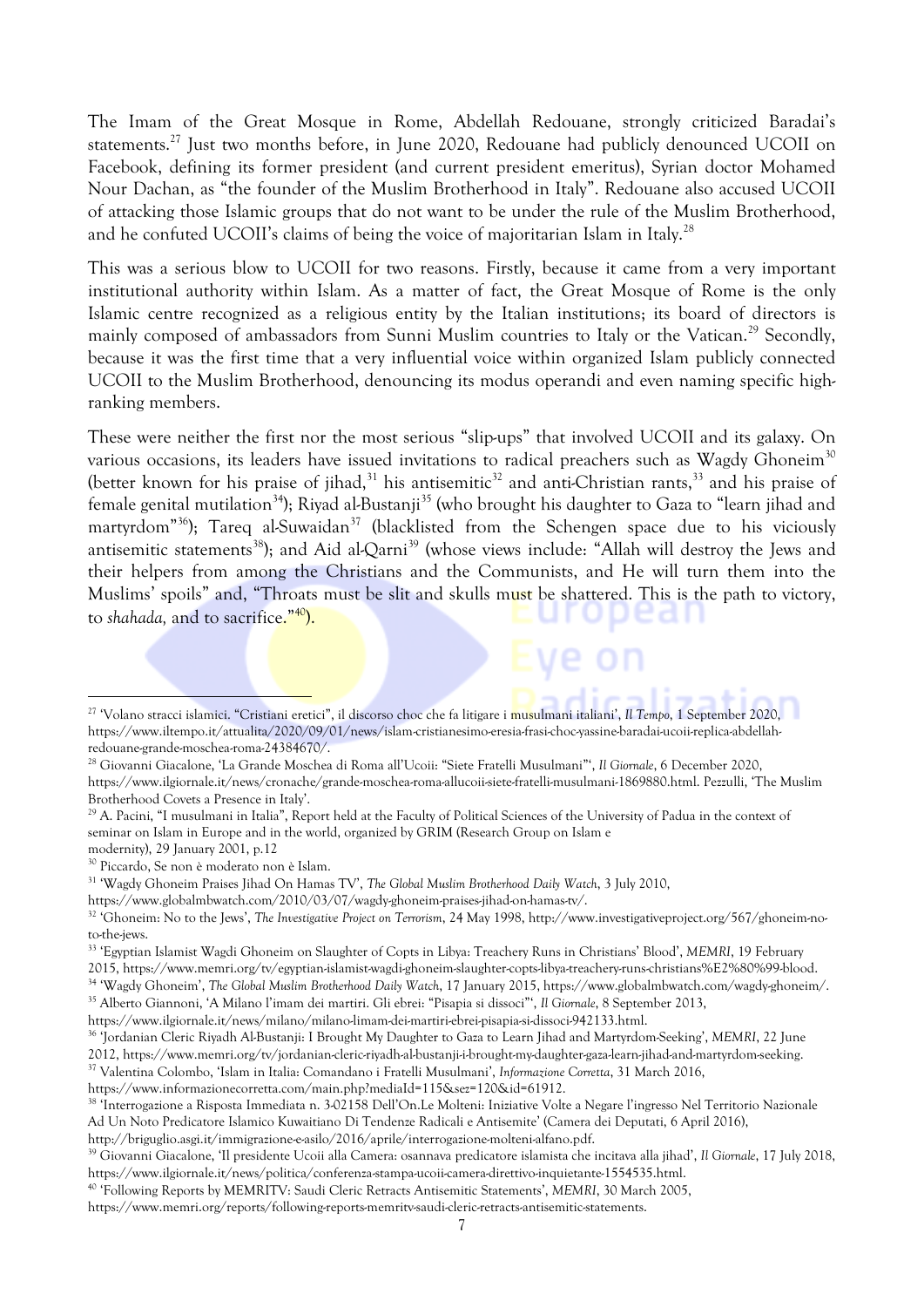The war in Syria that resulted from the savage crackdown by Bashar al-Assad's government on peaceful protests in 2011 has represented a litmus test for a milieu where opposition to Assad is widespread. It is worth recalling that, in 1982, Bashar's father, Hafez, massacred thousands of people in Hama to suppress an insurrection led by the Muslim Brotherhood and a radical splinter known as the Fighting Vanguard of the Holy Warriors (*al-Tala'i al-Muqatila lil-Mujahideen*).<sup>41</sup> It is therefore neither surprising nor blameworthy *per se* that, after uprising was transformed into a civil war, UCOII's members strongly voiced their support for the Syrian opposition; most of the international community took the same view. Certain friendships, however, have proven problematic. In particular, the Dachan family was in close contacts with Ammar Bacha and Haisam Sakhanh,<sup>42</sup> members of an anti-Assad group in Milan who would later become foreign fighters for the jihadist groups who joined the insurgency in Syria.<sup>43</sup> One daughter of Nour Dachan was romantically involved with Bacha, while another was featured speaking close to Sakhanh during an anti-Assad demonstration in Milan (along with Bacha, he had already been arrested for an attempted assault on the Syrian Embassy in Rome).<sup>44</sup> Bacha and Sakhanh later became comrades in arms with jihadists in Syria — but this did not put an end to their contacts with their Italian friends, who kept praising them publicly on social media.<sup>45</sup> Sakhanh is currently serving a lifelong prison sentence in Sweden for international terrorism.<sup>46</sup>



<sup>41</sup> Raphael Lefevre, *Ashes of Hama: The Muslim Brotherhood in Syria*, (Oxford University Press, 2013), pp. 101-4.

<sup>42</sup> Francesca Totolo, 'La corte dei miliziani jihadisti e dei "ribelli moderati" in Italia (prima parte)', Il Primato Nazionale, 29 March 2021, https://www.ilprimatonazionale.it/approfondimenti/corte-miliziani-jihadisti-ribelli-moderati-in-italia-prima-parte-187349/; Francesca Totolo, 'La corte dei miliziani jihadisti e dei "ribelli moderati" in Italia: i Dachan (seconda parte)', Il Primato Nazionale, 30 March 2021, https://www.ilprimatonazionale.it/approfondimenti/corte-miliziani-jihadisti-ribelli-moderati-italia-dachan-seconda-parte-187536/.

<sup>43</sup> Rodolfo Casadei, 'I jihadisti di Cologno Monzese che combattono per il califfato in Siria', Tempi, 22 September 2013, https://www.tempi.it/siria-jihadisti-italia-cologno-monzese-califfato-assad/.

<sup>44</sup> Giorgio Borghetti, 'Quei dubbi sulla giornalista siriana che Mattarella vuole premiare', Il Giornale, 6 February 2019, https://www.ilgiornale.it/news/politica/premio-conferito-mattarella-giornalista-islamista-scatena-1704892.html; Viceministro dell'Interno Filippo Bubbico, 'Interrogazione a Risposta Scritta C. 4/01996', Open Parlamento, 7 August 2014, https://parlamento17.openpolis.it/atto/documento/id/83277.

<sup>&</sup>lt;sup>45</sup> Totolo, 'La corte dei miliziani jihadisti e dei "ribelli moderati" in Italia (prima parte)'; Totolo, 'La corte dei miliziani jihadisti e dei "ribelli moderati" in Italia'; Francesca Totolo, 'La corte dei miliziani jihadisti e dei "ribelli moderati" in Italia (terza parte)', Il Primato Nazionale, 4 August 2021, https://www.ilprimatonazionale.it/cronaca/corte-miliziani-jihadisti-ribelli-moderati-italia-terza-parte-188739/.

<sup>46</sup> Borghetti, 'Quei dubbi sulla giornalista siriana che Mattarella vuole premiare'.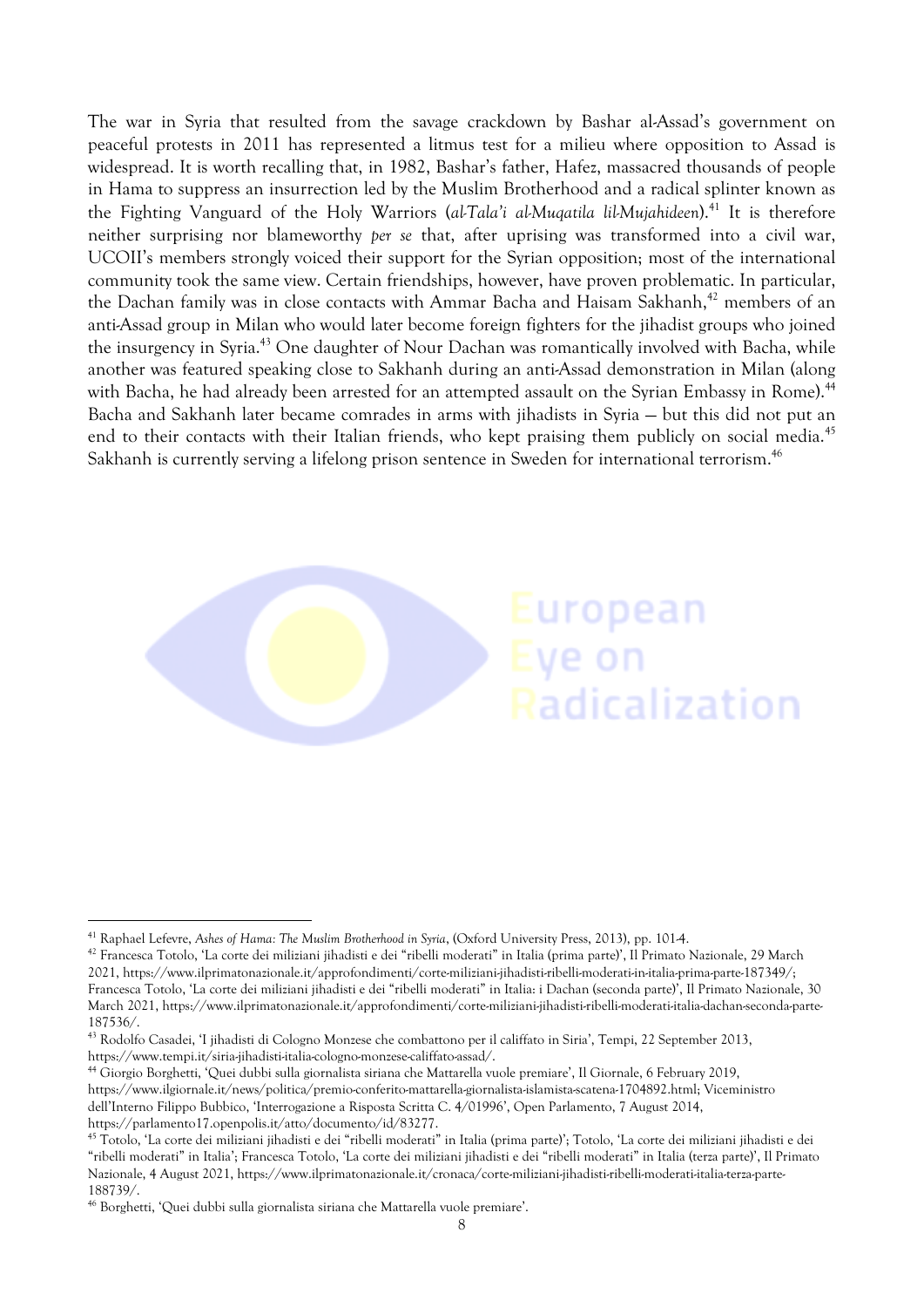### **Islamo-gauchisme**

The centre-Left Democratic Party (*Partito Democratico* or PD) has on many occasions shown its sympathies toward Islamist actors. In June 2012, PD candidate (now MP) Lia Quartapelle published (and later removed) a post entitled "Siamo tutti Fratelli Musulmani" (We Are All Muslim Brothers), wherein she defended the Egyptian Muslim Brotherhood. Quartapelle, in particular, sided with the MB against the Egyptian Constitutional Court that had dissolved the Parliament due to the unconstitutionality of the electoral law.<sup>47</sup> Echoing the protest of the Brotherhood, which held many of the seats deemed unlawful,<sup>48</sup> Quartapelle condemned the "coupist" verdict and the consequent decision of the Supreme Council of the Armed Forces (SCAF) to hold the interim legislative power until the election of the new parliament. She (wrongly<sup>49</sup>) compared the situation to the Algerian one in 1991, where the army cancelled the second round of elections and took over the government when it became clear the Islamic Salvation Front (*Front Islamique du Salut* or FIS) would emerge victorious, and she even made a parallel with the Western refusal to engage with the "legitimate winners" of the 2006 elections in the Palestinian areas, the local MB branch Hamas, a recognized terrorist group by many states. "Whoever supports democracy in the world today, cannot but support the Muslim Brotherhood", she wrote.<sup>50</sup>

A few years later, Quartapelle politically backed PD candidate Sumaya Abdel Qader at the 2016 municipal elections in Milan. Abdel Qader is the daughter of one of UCOII's founders, and she has served in several MB-linked institutions, including CAIM, FIOE and FEMYSO.<sup>51</sup> In June 2016, the Italian newspaper *Il Giornale* exposed Facebook posts of Abdel Qader's mother in support of Hamas,<sup>52</sup> while Sumaya's husband, Abdallah Kabakebbiji, a former member of GMI, had generated controversy due to a Facebook post where he called Israel an historical and political mistake to be amended through a "ctrl+alt+canc (sic.)" — which caused strong protests among the Jewish community and some in the political arena.<sup>53</sup>

The party's decision to put Abdel Qader forward was strongly criticized by liberal Muslim Maryan Ismail, at the time in the PD as well. Ismail publicly denounced the relations between the party and some individuals related to the *Ikhwan*'s galaxy. Abdel Qader and the PD reacted with a lawsuit, but, after a preliminary investigation, the judge decided that the information provided by Ismail was not based on malicious allusions but rather on evidence-based facts.<sup>54</sup>

https://www.ilgiornale.it/news/politica/consigliera-velata-pd-che-sostiene-sala-legata-agli-1658010.html. Alberto Giannoni, 'Islam estremo, Sala smetta di difenderlo', *Il Giornale*, 3 August 2019, https://www.ilgiornale.it/news/milano/islam-estremo-sala-smettadifenderlo-1658678.html. Luca De Vito, 'Perde Sumaya Abdel Qader', *La Repubblica*, 7 March 2019,

<sup>47</sup> 'Egypt: Supreme Constitutional Court Decision Dissolves One-Third of the Parliament', web page, Library of Congress, 18 June 2012, https://www.loc.gov/item/global-legal-monitor/2012-06-18/egypt-supreme-constitutional-court-decision-dissolves-one-third-of-theparliament/.

 $48$  Ibid.

<sup>49</sup> For a clear comparative analysis, Sabrina Gasparrini, 'Il Medio Oriente visto dal Cairo', podcast (Radio Radicale, 20 June 2012), https://www.radioradicale.it/scheda/355159/il-medio-oriente-visto-dal-cairo.

<sup>50</sup> Lia Quartapelle, 'Siamo Tutti Fratelli Musulmani', qdR Magazine (archived), 26 June 2012,

https://web.archive.org/web/20120626200103/https://qdrmagazine.it/2012/6/19/66\_quartapelle.aspx.

<sup>51</sup> Vidino and Altuna, *The Muslim Brotherhood's Pan-European Structure*, 157.

<sup>52</sup> Giorgio Borghetti, 'I Post Imbarazzanti Della Madre Di Sumaya', *Il Giornale*, 16 June 2016, https://www.ilgiornale.it/news/milano/ipost-imbarazzanti-madre-sumaya-1272533.html.

<sup>53</sup> Luciano Capone, 'I Fratelli musulmani non sono lontani. L'islam politico agita le elezioni a Milano', *Il Foglio*, 18 May 2016, https://www.ilfoglio.it/politica/2016/05/18/news/i-fratelli-musulmani-non-sono-lontani-lislam-politico-agita-le-elezioni-a-milano-96250/.

<sup>54</sup> Luca Fazzo, 'La consigliera velata Pd che sostiene Sala è legata agli islamisti', *Il Giornale*, 3 July 2019,

https://ricerca.repubblica.it/repubblica/archivio/repubblica/2019/03/07/perde-sumaya-abdel-qader--vicina-ai-fratellimusulmaniMilano09.html.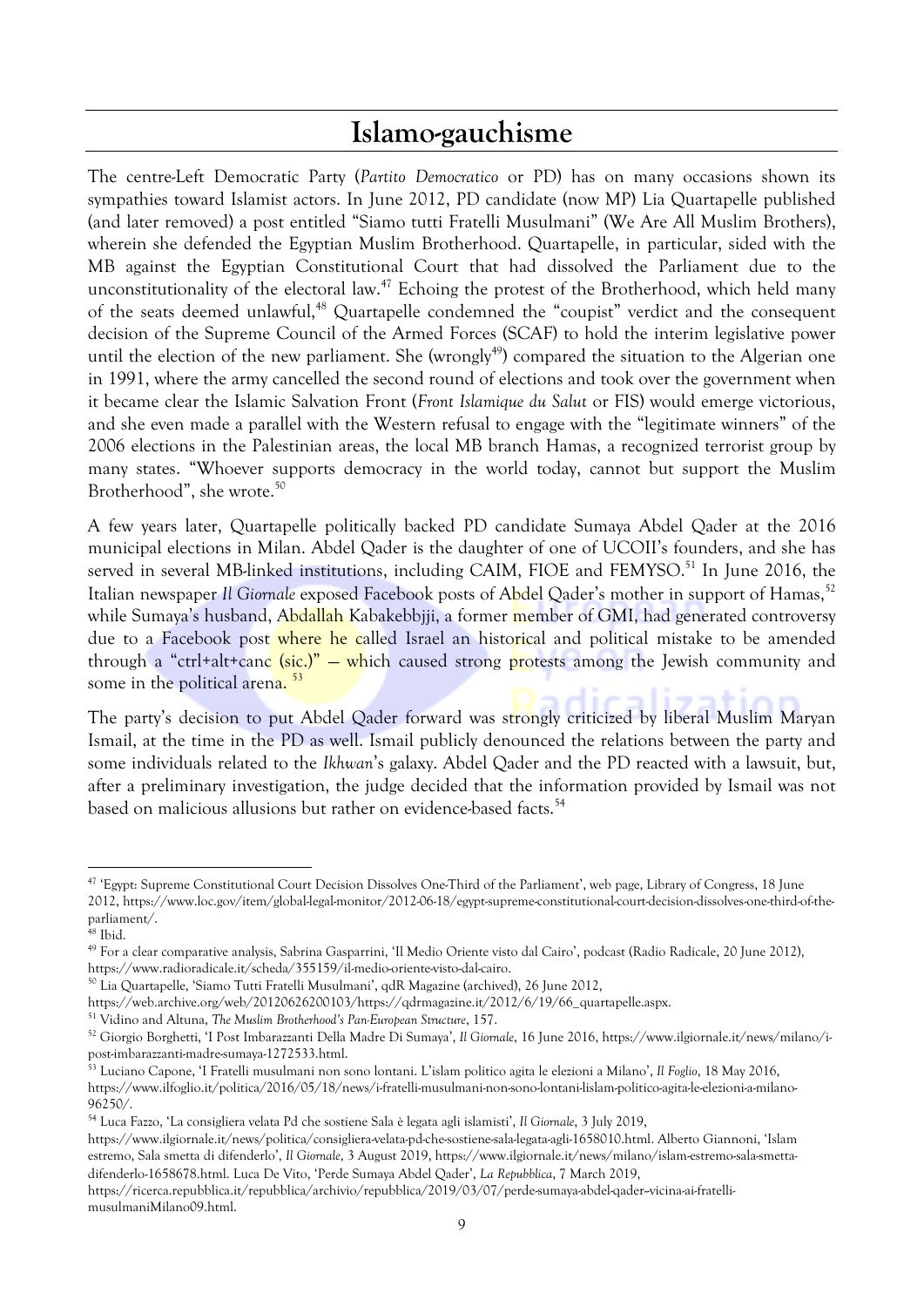In those same elections, the PD put forward Sameh Meligy, another candidate from Milan's Islamist environment, who proudly posted on his Facebook account a photograph of himself with mayoral candidate Beppe Sala and the comment "It's official, I'm running for municipality 4". However, Meligy withdrew his candidacy as the media exposed his membership in the Italian Islamic Alliance and his links to Islamist extremists, such as Kuwaiti preacher Tareq Suwaidan.<sup>55</sup>

The refugee crisis a decade ago was another catalyst of cosy relations between the PD and the MB galaxy. In 2014, the municipality of Milan entrusted UCOII-linked Islamic Centre of Cascina Gobba and the Turkish MB equivalent Millî Görüş with the reception of Syrian refugees, and it later doubled down by relying on CAIM to host asylum seekers in an area assigned to CAIM for Friday prayers. 56

Staying in the area of migration, in May 2016 PD club "Il Ponte" in Padua, together with Hind Talibi (Islamic Community of Padua) organized a conference on integration inviting sociologist Stefano Allievi (another supporter of Abdel Qader at the municipal elections<sup>57</sup>) and Roberto Hamza Piccardo.<sup>58</sup> There is no need to repeat here Piccardo's positions on different topics, simply to say that they raise quite a few doubts about his capacity and willingness to make a positive contribution to the integration of Muslims.



<sup>55</sup> Cristina Giudici, 'Da amico dell'imam antisemita a (quasi) candidato. Il Pd a Milano va nel caos su integralismo e islam politico', accessed 23 April 2022, https://www.ilfoglio.it/italia/2016/05/03/news/da-amico-dell-imam-antisemita-a-quasi-candidato-il-pd-amilano-va-nel-caos-su-integralismo-e-islam-politico-95674/.

<sup>&</sup>lt;sup>56</sup> Elisa Banfi, Welfare Activities by New Religious Actors: Islamic Organisations in Italy and Switzerland (New York, NY: Palgrave Macmillan, 2017), 174.

<sup>57</sup> Stefano Allievi and Ilda Curti, 'Chi ha paura di Sumaya? E perché?', Stefano Allievi, 21 May 2016, https://stefanoallievi.it/anno/chiha-paura-di-sumaya-e-perche/.

<sup>58</sup> Screenshots and pictures in authors' possession.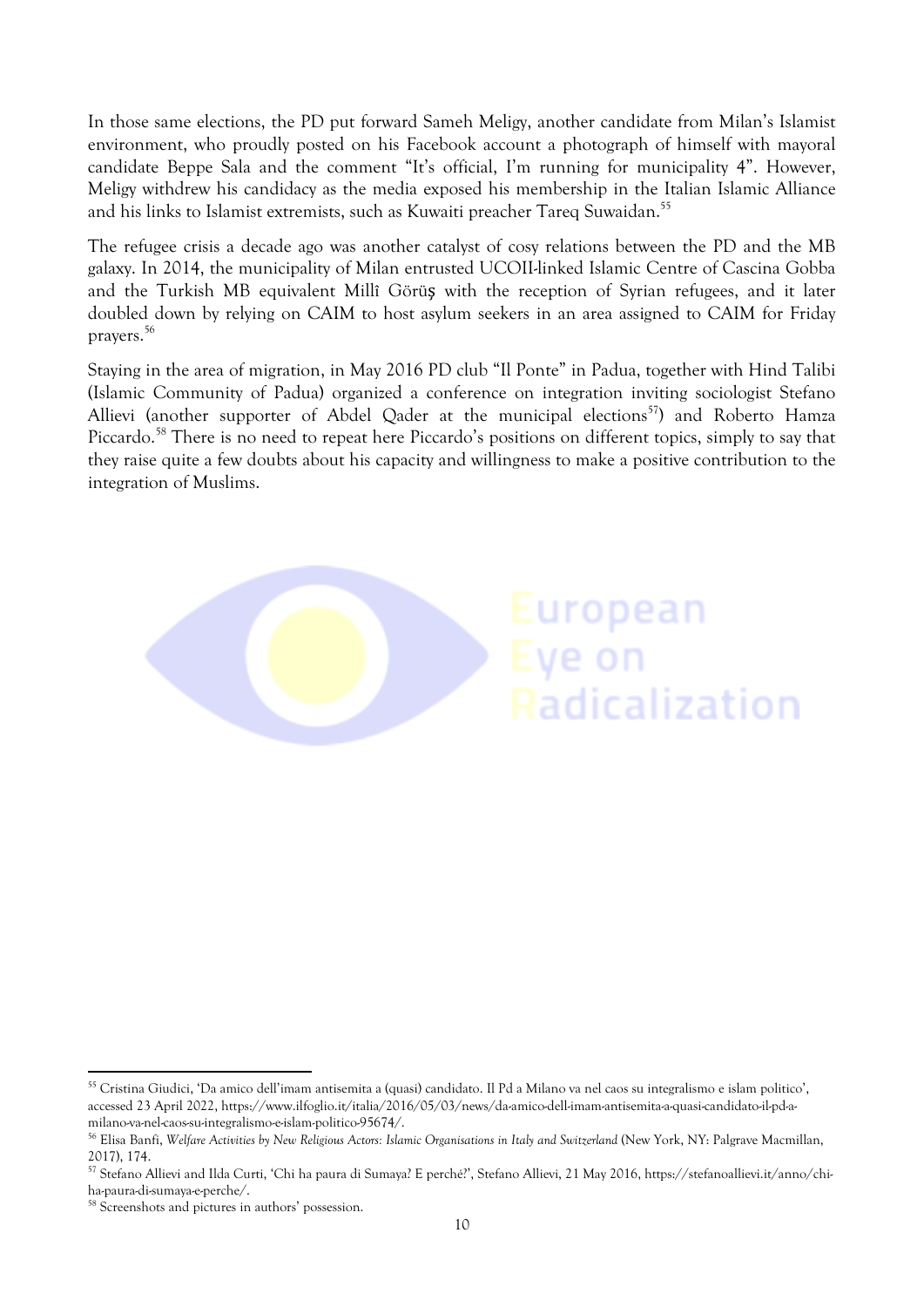# **Sunni and Shia Islamists in Italy: A New Unholy Alliance?**

The latest twist in the Italian Islamist scene is the construction of organic links between Sunni and Shia Islamist organizations. In a recent meeting of the Council for Interreligious Dialogue at Regione Lombardia, Ali Faeznia, president of the Imam Ali Cultural Centre (Shia) entrusted Mohamed Asfa (Sunni imam of Via Padova Mosque), and Ali Abu Shwaima (Sunni imam of Segrate Mosque) as his delegates. Shwaima and Asfa have also been designated by Millî Görü**ş**.<sup>59</sup>

The Imam Ali Centre is not generically Shia; it is Khomeinist. Khomeinism is the state theology of the Islamic Republic of Iran and is named after its founder, Ayatollah Ruhollah Khomeini (d. 1989). <sup>60</sup> Among its recent events, the Centre has celebrated the anniversary of the "victory of the Islamic Revolution in Iran" at the presence of the Iranian consul,<sup>61</sup> and a commemoration of Qassem Sulaymani, the leader of Iran's terrorism forces who was killed in a U.S. airstrike in 2020, including a vow of "revenge" against the perpetrators of his killing. <sup>62</sup>Among the Centre's associates are neofascists who praise the Iranian regime, Hezbollah, Assad, and Hamas.<sup>63</sup>

As to the Sunni representatives designated by Faeznia, they have long been known in the UCOII circuit and beyond. Abu Shwaima has a long curriculum in Muslim-Brotherhood-related entities. In Italy, he was a founding member of USMI and then of UCOII, as well as first president of the FIOElinked Islamic Waqf. Abroad, he was a founding member of the European Institute of Human Sciences (*Institut Européen de Sciences Humaines* or IESH) and sat in the board of FIOE. <sup>64</sup> He is also known for his endorsement of polygamous marriages and for claiming that it is "indecent" for a woman to ride a bike.<sup>65</sup> Furthermore, he has been investi<mark>gat</mark>ed over illegal circumcisions performed at his mosque.<sup>66</sup>

Mahmoud Asfa, a Jordanian with Italian citizenship, is currently the president of the House of Islamic Culture (*Casa della Cultura Islamica* or CCI). Milan-based, it was founded in 1993 and it has engaged in dialogue with many Catholic, Buddhist, and Jewish groups of the Forum of Religions in Milan. Previously with UCOII, in 2008 Asfa distanced himself from the organization.<sup>67</sup> In May 2020, during an interview with the online newspaper *Il Giornale*, Asfa made some controversial statements regarding Hamas, which he claimed to know extremely well and defined as "an organization recognized throughout the Arab Muslim world that is fighting for the liberation of its country".<sup>68</sup> Asfa was also photographed at pro-Palestinian rallies next to Mohammed Hannoun, president of the Charitable Association for Solidarity with the Palestinian People (*Associazione benefica per la solidarietà*

<sup>59</sup> Alberto Giannoni, 'Alleanze, Liti e "Strani" Leader. Rebus Islamico Nella Consulta', *Il Giornale — Milano*, 4 March 2022.

<sup>60</sup> Ervand Abrahamian, *Khomeinism Essays on the Islamic Republic*, (California University Press, 1993).

<sup>61</sup> Centro Culturale Imam Ali, 'Cerimonia del quarantaduesimo anniversario della vittoria della rivoluzione islamica dell'Iran',

Instagram, 9 February 2021, https://www.instagram.com/p/CLFpjx\_HM7b/.

<sup>62</sup> Matteo Pugliese, 'The Radicalization of the Shia Community in Italy: A Threat That Should Be Addressed', *European Eye on*

*Radicalization*, 13 November 2020, https://eeradicalization.com/the-radicalization-of-the-shia-community-in-italy-a-threat-that-should-beaddressed/.

<sup>63</sup> Ibid.

<sup>64</sup> Vidino and Altuna, *The Muslim Brotherhood's Pan-European Structure*, p. 154.

<sup>65</sup> Alberto Giannoni, Le donne che fermeranno la jihad: La sfida all'islam politico lanciata da Maryan Ismail e dalle altre voci libere (Algama, 2021), 23.

<sup>66</sup> Pier Francesco Fedrizzi, 'Segrate, mutilazioni religiose condannati Imam e medici', *La Repubblica*, 20 February 2001,

https://ricerca.repubblica.it/repubblica/archivio/repubblica/2001/02/20/segrate-mutilazioni-religiose-condannati-imam-medici.html. 67 'Intellettuali islamici schierati con Asfa: «Segnale positivo il premio all'imam»', *Il Giornale*, 21 November 2009,

https://www.ilgiornale.it/news/intellettuali-islamici-schierati-asfa-segnale-positivo.html.

<sup>68</sup> Giovanni Giacalone, 'La frase choc: "Quando gli israeliani uccidono migliaia di palestinesi non è terrorismo?"', *Il Giornale*, 19 May 2020, https://www.ilgiornale.it/news/cronache/intervista-mahmoud-asfa-imam-padova-milano-1864079.html. Own translation from Italian.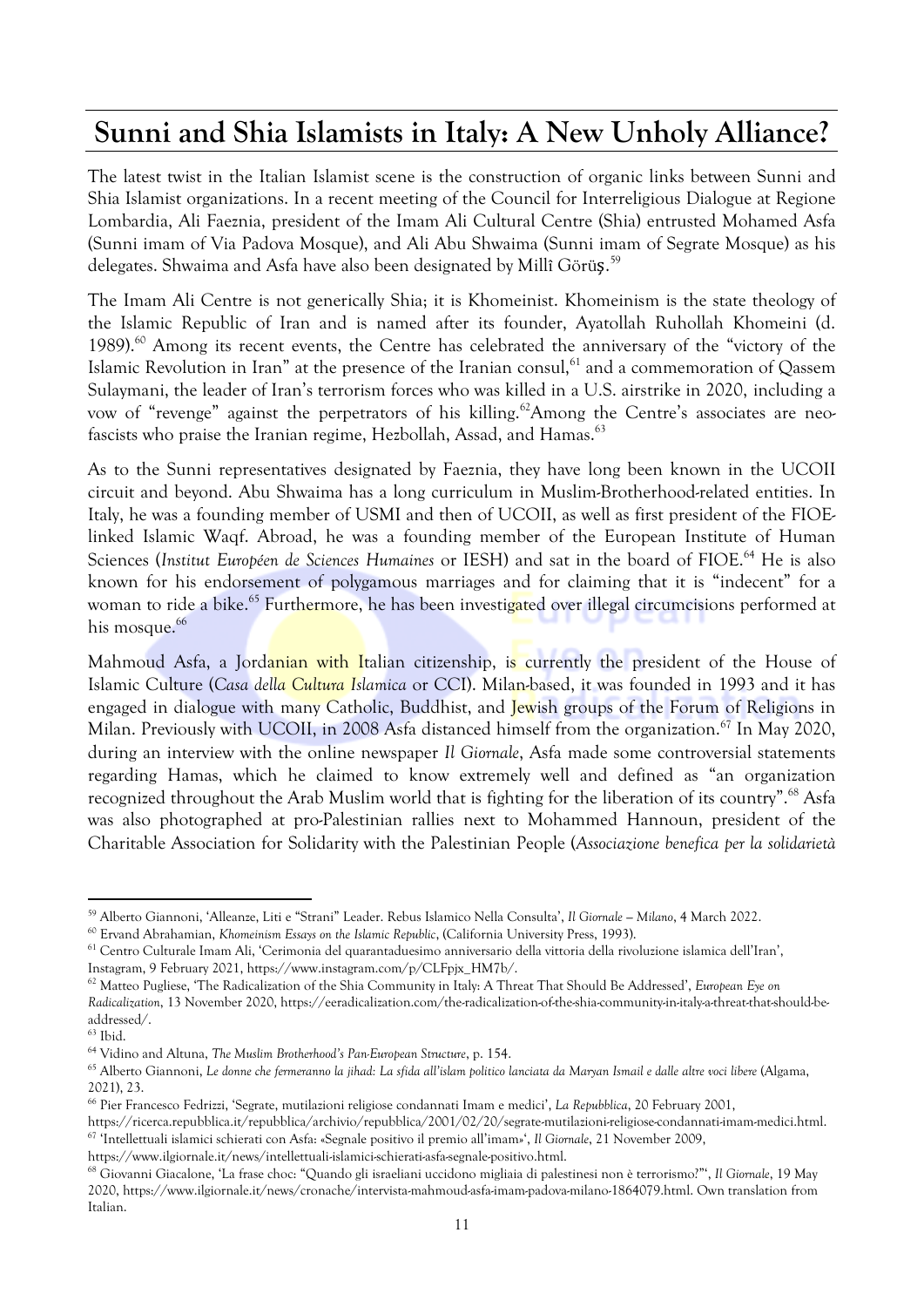*con il popolo palestinese* or ABSPP). <sup>69</sup> ABSPP, which the Israeli domestic security agency Shin Bet (or SHABAK) classifies as the Italian emissary of the Hamas-linked Union of Good,<sup>70</sup> had its bank accounts shut down in December 2021 due to a series of suspicious transactions possibly directed to Hamas. 71

While it is not novel to witness friendly exchanges between Sunni and Shia Islamists,<sup>72</sup> the establishment of organic links welding together Khomeinists, UCOII, and Millî Görüş marks a noteworthy evolution that is in line with dynamics already seen in other European countries.<sup>73</sup> A relevant example comes from Germany, and specifically from the Islamic Centre of Hamburg (IZH), whose chairman (a self-claimed former member of Iran's Islamic Revolutionary Guards Corps or IRGC<sup>74</sup>) was, in fact, invited as a guest speaker at the fourth annual conference of the Imam Ali Centre in Milan.<sup>75</sup> While the IZH is, in the words of the German Federal Office for the Protection of the Constitution (BfV), "an instrument of the Iranian government", <sup>76</sup> it is also part of the Central Council of Muslims in Germany (ZMD), which has been defined "the umbrella organization of the Muslim Brotherhood in Germany".<sup>77</sup> Furthermore, IZH founder Abdul-Karim Grimm was married to Fatima Grimm, who was in charge of the publications of the MB-linked Islamic Centre of Munich.<sup>78</sup>

uropean

Radicalization

ve on

<sup>69</sup> Pictures in authors' possession.

<sup>70</sup> Israeli Security Agency, 'The Union of Good — Analysis and Mapping of Terror Funds Network', n.d.,

https://www.shabak.gov.il/SiteCollectionImages/english/TerrorInfo/coalition\_en.pdf.

<sup>71</sup> Massimiliano Coccia, '"Finanzia Hamas": bloccati i conti a una Onlus di Genova', *La Repubblica*, 12 September 2021,

https://www.repubblica.it/esteri/2021/12/09/news/finanzia\_hamas\_bloccati\_i\_conti\_a\_una\_onlus\_di\_genova-329600616/.

<sup>72</sup> For instance, Imam Ali Centro Culturale di Milano, 'La Festa della profezia del profeta dell'islam', Telegram, 3 March 2022,

https://t.me/culturale\_imamali/2356. Centro Culturale Imam Ali, 'Presentazione "Medio Oriente: dall'egemonia USA alla Resistenza Islamica"', 8 November 2021, https://www.instagram.com/p/CWAreFbLO9Z/.

<sup>&</sup>lt;sup>73</sup> A relevant example is the Islamic Centre of Hamburg, an Iranian entity connected to the MB milieu. See Birgit Gärtner, 'Eine Erfolgsgeschichte Der Muslimbruderschaft', Heise, 10 January 2021, https://www.heise.de/tp/features/Eine-Erfolgsgeschichte-der-Muslimbruderschaft-5019447.html?seite=all. See also Susanne Schröter, *Antisemitisch, Antidemokratisch, Islamistisch. Das "Islamische Zentrum Hamburg" Und Radikale Schiitische Netzwerke in Deutschland* (AJC Berlin Ramer Institute, 2019), 7,

https://ajcgermany.org/system/files/document/AJC-Berlin\_IZH-Broschuere\_43S\_A5%281%29.pdf.

<sup>74</sup> Susanne Schröter, 'Antisemitisch, Antidemokratisch, Islamistisch. Das "Islamische Zentrum Hamburg" Und Radikale Schiitische Netzwerke in Deutschland', 2019, 7, https://ajcgermany.org/system/files/document/AJC-Berlin\_IZH-Broschuere\_43S\_A5%281%29.pdf.

<sup>75</sup> Centro Culturale Imam Ali, '4a edizione della Conferenza Imam Ali', Instagram, 9 March 2019, https://www.instagram.com/p/BuyDGdsHB04/.

<sup>76</sup> Schröter, 'Antisemitisch, Antidemokratisch, Islamistisch. Das "Islamische Zentrum Hamburg" Und Radikale Schiitische Netzwerke in Deutschland', 8.

<sup>77</sup> Guido Steinberg, 'The Muslim Brotherhood in Germany', in *The Muslim Brotherhood: The Organization and Policies of a Global Islamist Movement*, ed. Barry M. Rubin, 1st ed, Middle East in Focus (New York, NY: Palgrave Macmillan, 2010), 152.

<sup>78</sup> Birgit Gärtner, 'Eine Erfolgsgeschichte Der Muslimbruderschaft', Heise, 10 January 2021, https://www.heise.de/tp/features/Eine-Erfolgsgeschichte-der-Muslimbruderschaft-5019447.html?seite=all.